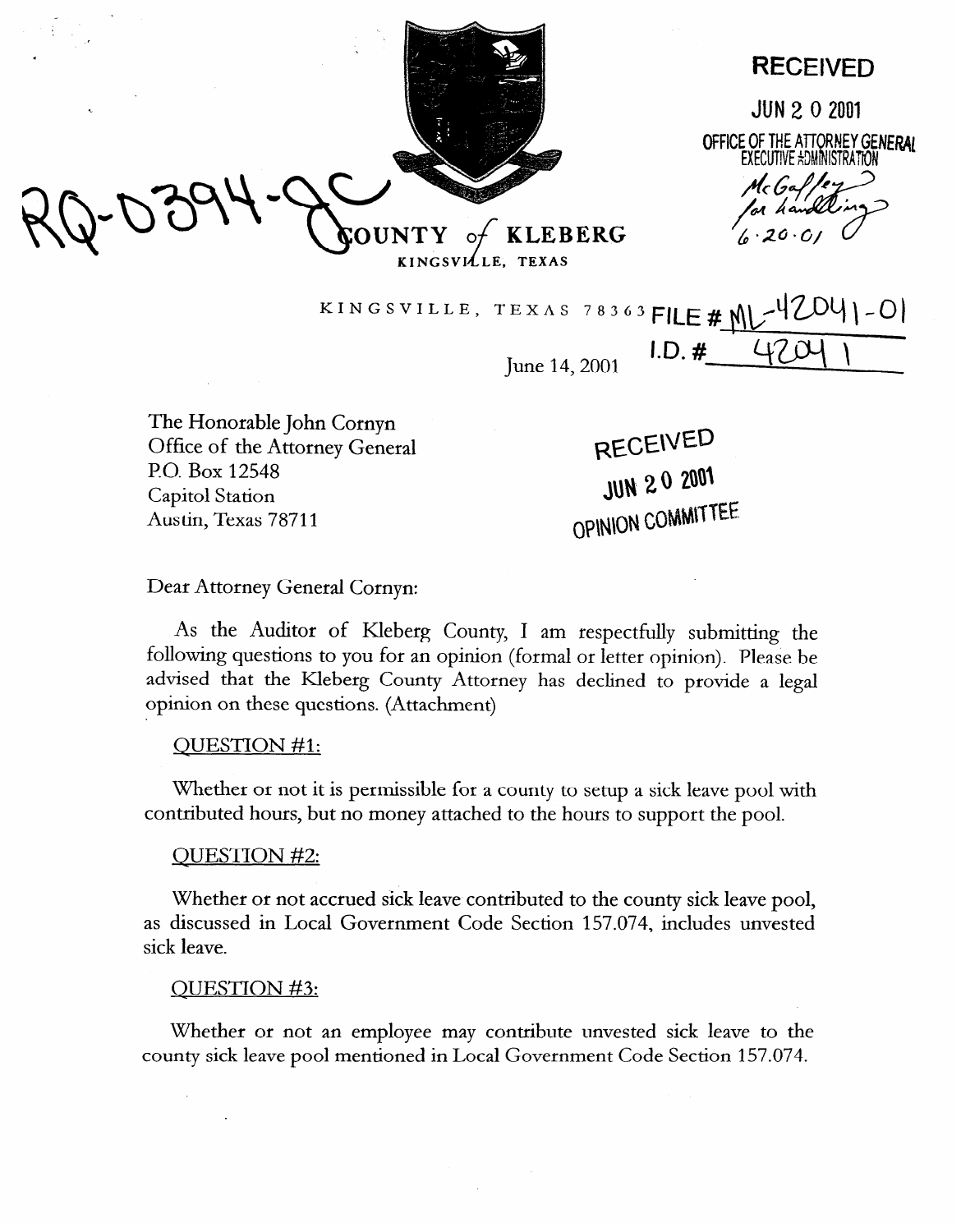#### QUESTION #4:

Whether or not it is proper for a county to deduct the value of donated sick leave from the department of the person requesting the sick leave. Or, should the value of the donated sick leave come from the department of the employee donating the sick leave hours.

# BACKGROUND:

In accordance with Local Government Code Sections 157.072 - 157.074, Kleberg County instituted a sick leave pool in fiscal year 2000 for the **purpose**  of providing employees who have catastrophic illnesses with a means to obtain sick leave hours after the total depletion of their own leave hours. A Committee administers the pool and the personnel policy manual of the county allows employees to donate up to five (5) days of sick leave hours a year. No money is attached to the hours at the time of donation, and a policy on whose budget is responsible for the money associated with the donated sick leave has not been formalized. Sick leave for Kleberg County employees is not a vested benefit as the county has no obligation to make payment on accrued sick leave hours when the employee terminates,<sup>1</sup> whereas vacation time is a vested benefit for these employees.

#### SUMMARY

In my opinion, based on generally accepted accounting principles and Financial Accounting Standard No. 43, it does not seem appropriate for employees to donate unvested sick leave hours. Instead, vested vacation hours should be contributed to the sick leave pool. Furthermore, it seems inequitable to place the entire burden of the value of the sick leave on the department of the employee requesting the additional leave time from the pool. Notwithstanding, there should be some written policy defining which department(s) is responsible for the funds associated with the donated hours.

<sup>&</sup>lt;sup>1</sup> Governmental generally accepted accounting principles (GAAP), and Financial Accounting **Standard (FAS) No. 43 indicate that sick leave is not a vested benefit for employees when the governmental entity has no obligation to make payment on accrued sick leave hours at the time of employee termination**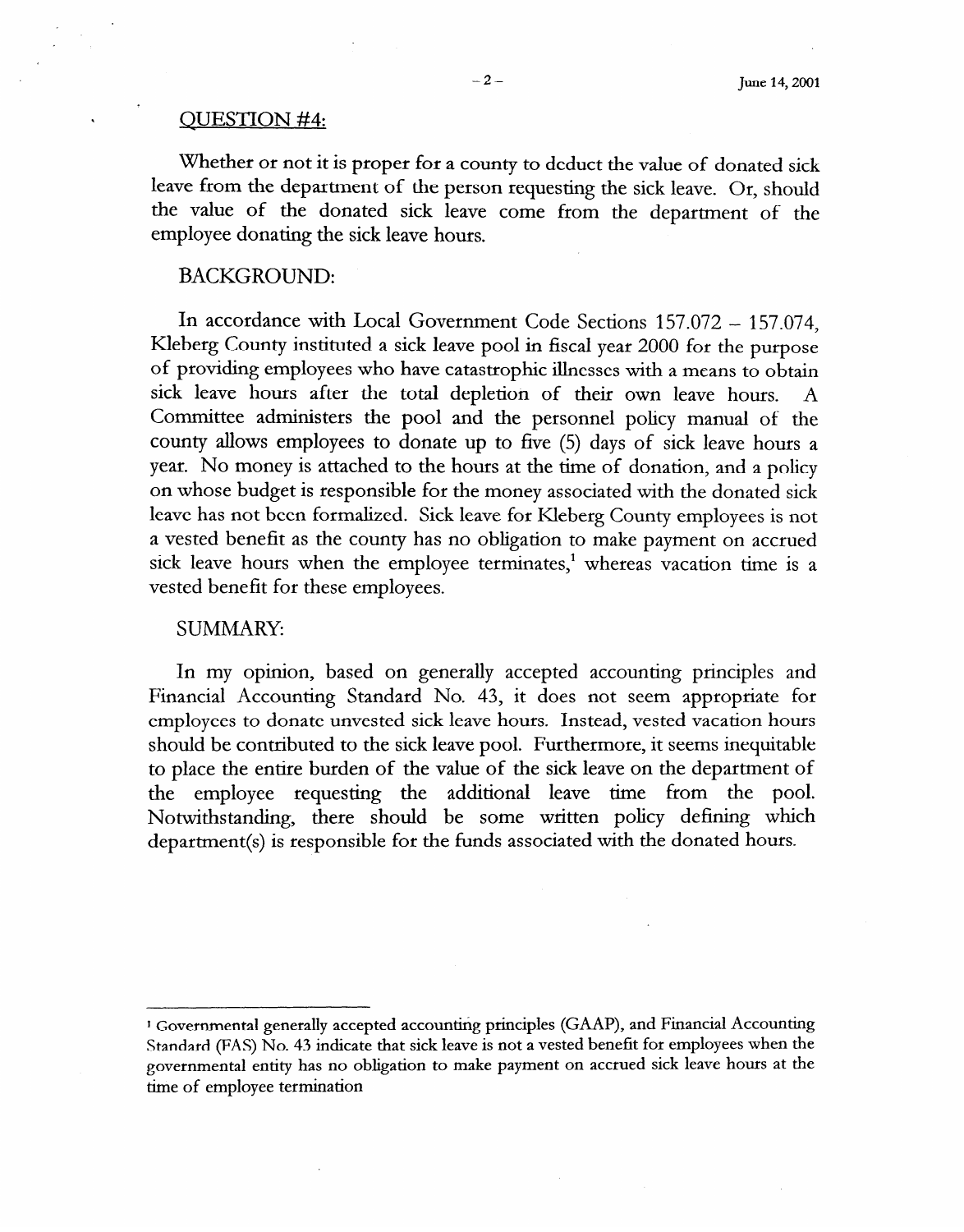# Sincerely,

 $\sim 10$ 

whe Walker

Pallie Wallace Kleberg County Auditor

Attachment: June 7, 2001, letter KIeberg County Attorney, Ms. **Deha Rios,**  from Kleberg County Auditor, Pallie Wallace

# 700 E. KLEBERG STREET • KINGSVILLE, TEXAS • 78363 PHONE: 361-595-8526\* FAX: 361-595-8536

 $\sim$